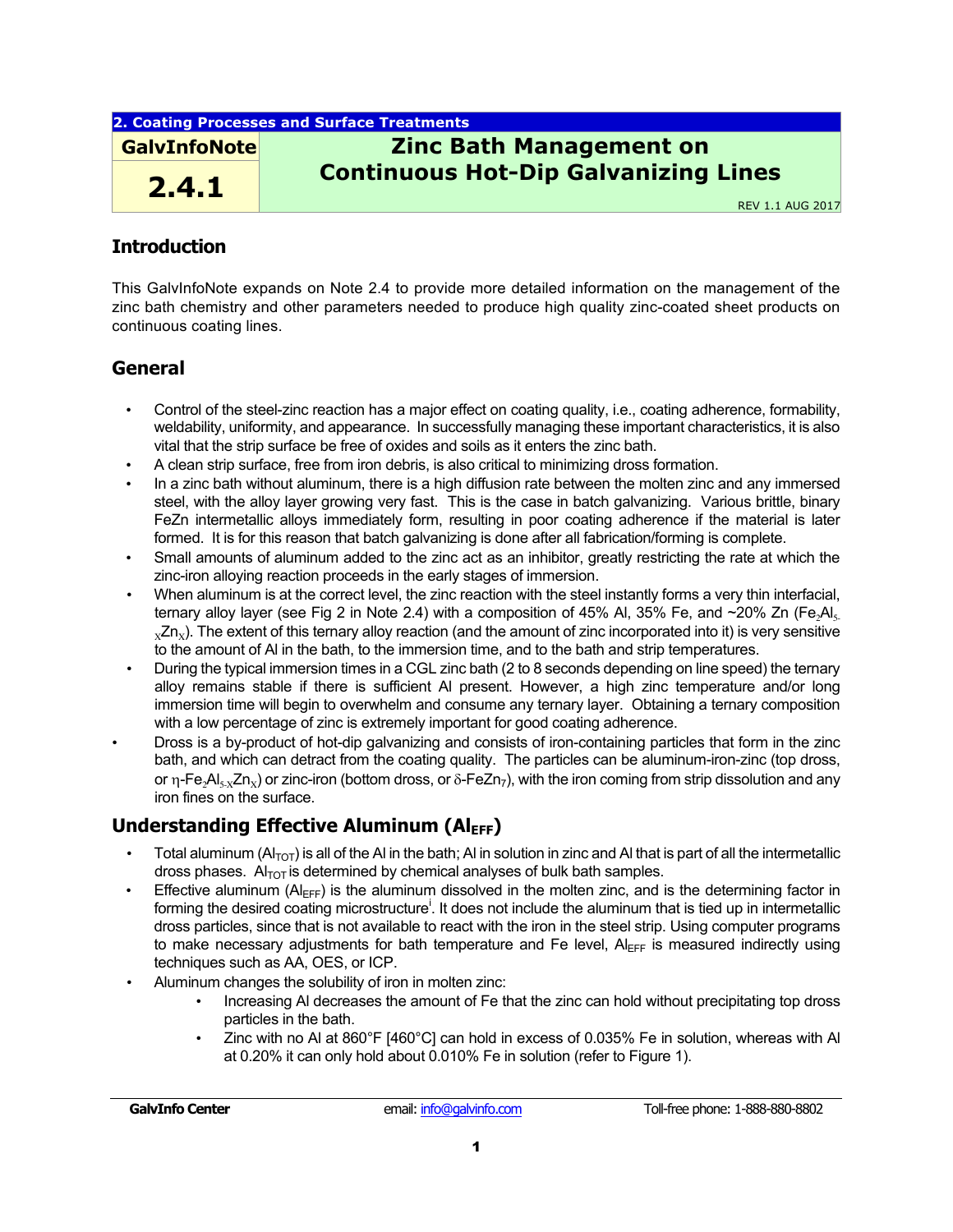

**Figure 1 – Phase diagram of the Zn-rich corner of the Zn-Fe-Al system at 860°F [460°C] as per reference 1**

When producing galvanize ( $n + L$  region of Fig 1), determining Al<sub>EFF</sub> consists of plotting the bath analysis results for Al and Fe on a phase diagram that is correct for the bath temperature at the time of sampling. A tie line is then drawn parallel to the intermetallic composition line, as shown in Fig 2. In this example,  $Al_{EFF}$ is the intersection of the tie line drawn from the 0.20% AI/0.035% Fe point, parallel to the  $\eta$  "composition" line (see Fig 1), to where it intersects the Fe/Al solubility line at 0.175% wt% Al. Again, this is only correct for a given temperature (in this case 860°F [460°C]) because the solubility curves shift up or down with the bath temperature.





• It is important to emphasize that the solubility diagrams vary as a function of temperature, which affects the determination of  $AI_{EFF}$ . To obtain correct  $AI_{EFF}$  results the sampling temperature must be known.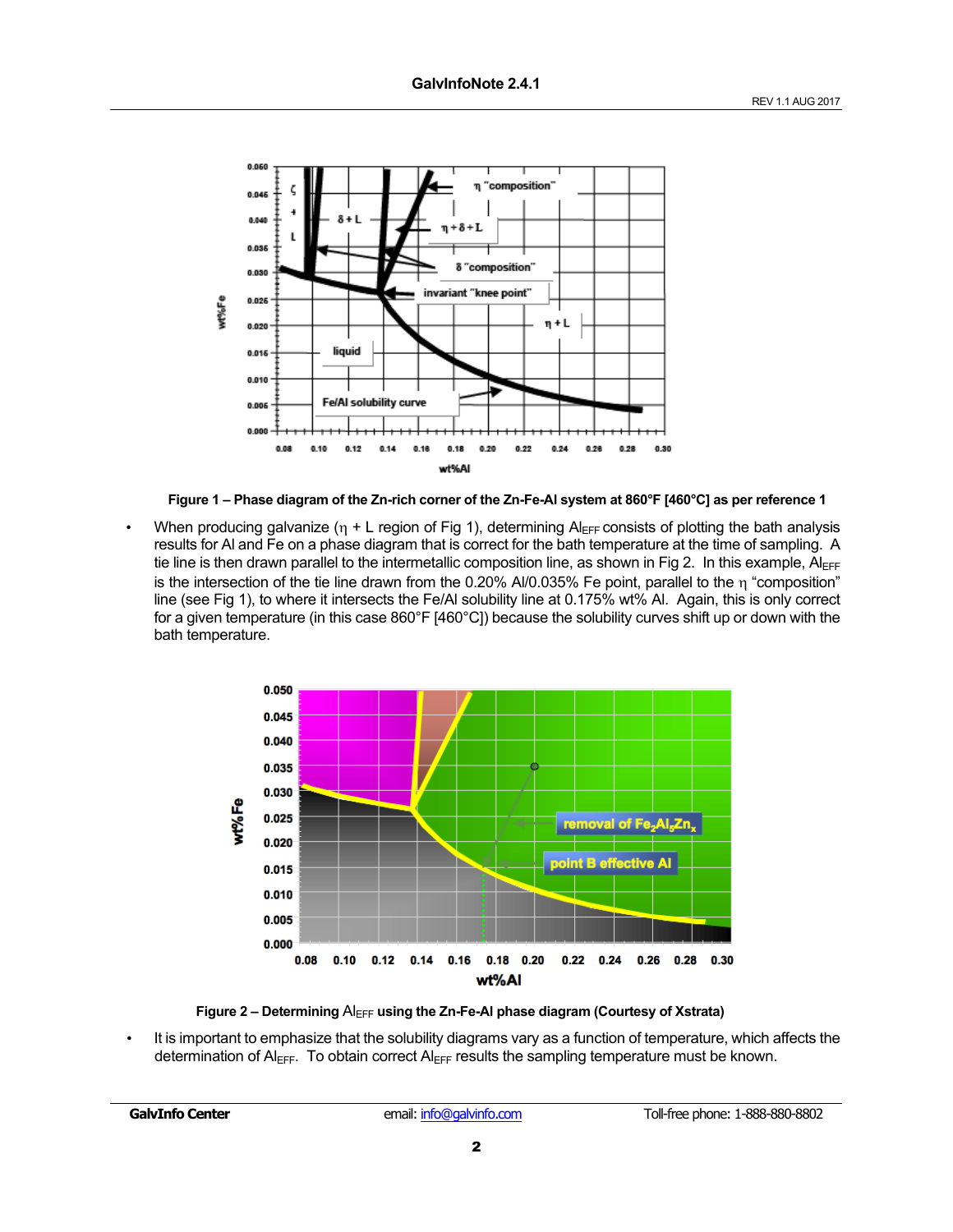Because of the effect of temperature on  $A_{EFF}$ , it is impractical to use multiple solubility curves for its determination. Fortunately, zinc suppliers have developed computer tools that can determine AlFFF for the complete range of bath chemistries and operating temperatures used by galvanizing companies.

## **Zinc Bath Operations**

- Coatings with good surface quality, and having a proper composition and appearance, require a stable bath composition/temperature and effective control of dross build-up.
- Most CGL lines today use lead-free zinc, resulting in galvanize with a spangle free, smooth appearance.

### **Bath Compositions**

- Total aluminum  $(A_{\text{TOT}})$  typically 0.16 to 0.20% for galvanize, and 0.11 to 0.135% for galvanneal.
- Iron (Fe) typically  $0.015$  to  $0.03\%$ .
- Lead  $(Pb)$  typically zero (0.007% max); may be up to 0.10% if a spangle is desired.
- Antimony (Sb) typically zero; may be up to 0.10% if a spangle is desired.
- $Zinc(Zn) Balance.$

NOTE: Most galvanized sheet produced in the western world is spangle-free, i.e., zero Pb or Sb.

### **Bath and strip temperatures**

- Bath temperatures range from 855 to 880°F [455 to 470°C] (typically 865-870°F [463 to 465°C]).
- Incoming strip temperature runs from 800 to 900°F [425 to 480°C], although the aim is to be at, but no more than, 5°F [2°C] above the bath temperature in the case of ceramic pots. This brings just enough excess heat into the bath so as to minimize the need to operate the inductors to keep the zinc at the correct temperature. The bath is more quiescent when the inductors are not operating.
- Whatever temperature practice is employed, it is important to maintain it consistently in order to avoid zinc temperature fluctuations. The reason for this is explained in the section on dross control.
- A high entry temperature can result in an uncontrollable rise in bath temperature, plus zinc dust build-up in the snout – leading to surface defects.
- An entry temperature that is too high can also result in more enrichment of Al in the ternary alloy layer, causing a higher depletion rate of Al from the bath and overall poor Al level control. It also results in more dissolution of the steel strip – leading to more dross generation.

## **Producing Galvanize (GI)**

- Effective AI levels above 0.14% produce adherent coatings. When  $A|_{\text{EFF}}$  is below 0.14%, binary FeZn intermetallics can form, which are brittle and can lead to poor adherence.
- At 0.14% Al<sub>EFF</sub>, the entire zinc coating (including the ternary alloy layer) contains about 0.20% Al. The higher the Al level is above 0.14%, the higher the bulk Al level in the coating. If the bulk Al content of the coating reaches levels above 0.30%, spot weldability problems could result.
- When Al in the bath is at the appropriate level (0.14% and higher), the galvanizing reaction forms a thin, interfacial, ternary alloy layer on the steel having a composition of 45% Al, 35% Fe, and 20% Zn (Fe, Al,  $_{x}Zn_{x}$ ).
- Spangles are the zinc crystals or grains formed during solidification of the coating. The difference in crystal orientation from spangle to spangle manifests itself as variations in reflectivity. Spangles are thickest at the center and thinnest at the grain boundary, more so in the case of large spangles.
- Pure zinc freezes on most steel substrates with a very small (< 0.5mm diameter) spangle that is barely discernible to the naked eye, resulting in a very smooth and evenly reflective surface. To achieve a larger spangle, additions of lead or antimony must be made to the zinc bath. These elements have the effect of reducing the number of nucleation sites, and/or increasing the dendrite growth velocity, allowing spangles to grow larger before touching their neighbors. Refer to GalvInfoNote 2.6 for more information on spangles.
- Lead reduces surface tension and enhances fluidity and wettability. It increases the propensity for crazing at bends and can cause intergranular corrosion and delayed adhesion failure. Lead increases the tendency for sagging of the coating at low line speeds and produces a high relief spangle. At levels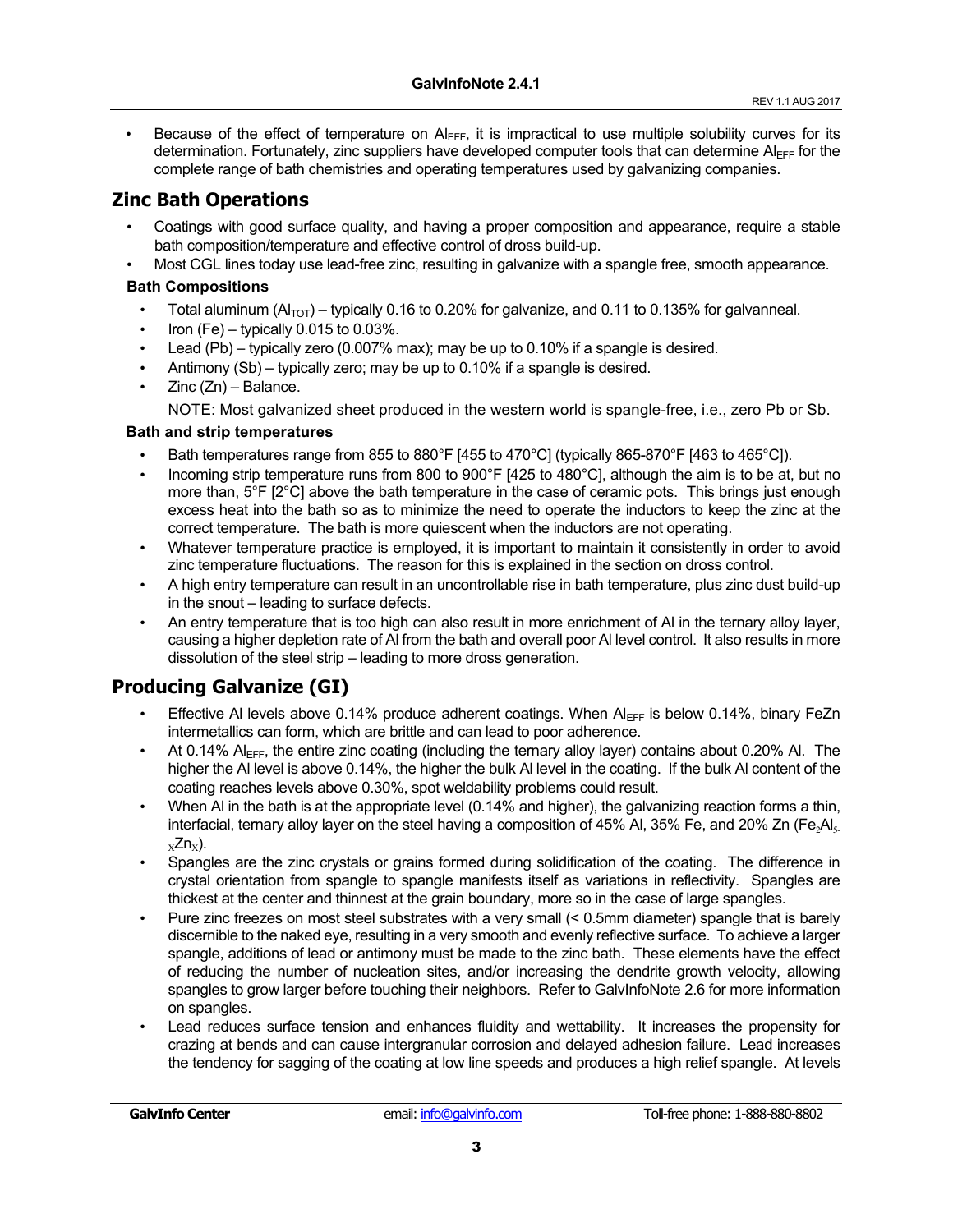of  $0.10\%$  -  $0.15\%$  the spangles can be very large ( $\sim$  25 mm diameter). The small spangle that results from lead free zinc is very flat and easy to convert to extra smooth by temper passing.

- Antimony also reduces surface tension and enhances wettability. Its presence can result in a brittle coating if the aluminum level is not proper. Antimony produces a smaller spangle than lead, all other factors being equal.
- If the strip is too hot at bath entry it causes AI content in the coating to increase, while if it is too cold the Al in the coating will decrease. It is very important to control the strip temperature as it enters the zinc bath. Ideally the strip should be at the liquid zinc temperature to no more than 5°F [2°C] above it. Operating in this fashion on lines with a ceramic pot brings in a small amount of extra heat to minimize the need for the inductors to be on, helping to keep the bath quiescent.
- The reason for the above behavior is the strong affinity between AI and Fe, the speed of the reaction, and the effect that temperature has on this reaction. At a given bath Al level and temperature, the same amount of ternary alloy instantly forms, regardless of strip speed or total coating weight.
- Since the amount of AI extracted from the bath by the ternary alloy layer is independent of line speed and coating weight, it is important that operators know the rate of Al extraction at all times so that it can be replenished. As stated in GalvInfoNote 2.4, most galvanize producers, with the assistance of their zinc suppliers, have developed aluminum addition algorithms for their zinc pots. These prediction models forecast aluminum levels depending on product mix and stipulate how to add aluminum bearing zinc to keep the aluminum in the bath at the desired concentration.

## **Producing Galvanneal (GA)**

- Galvanneal is a zinc-iron alloy coating that is made by reheating the strip from as low as 820°F [438°C] to 935 to 1050°F [500 to 565°C], and holding in this range for about ten seconds. The zinc is still liquid when the strip enters the galvanneal furnace. Reheating restarts the zinc-iron diffusion reaction, breaks down the inhibition layer that formed while the strip was in the zinc bath, and after 5 to 10 seconds a dull gray matte coating is created. This coating consists of intermetallic zinc-iron alloy layers having an overall bulk iron content of between 9 and 12%. See Table 1 in GalvInfoNote 1.3 for the composition of the alloy phases in a galvanneal coating.
- The Al<sub>EFF</sub> level in the zinc bath when making galvanneal is typically  $0.11\%$  to  $0.13\%$ . This level is lower than that when making galvanize in order to produce an inhibition layer that breaks down easier during conversion of the coating to galvanneal. Higher Al levels would require more heat during conversion, producing coatings with a higher iron level that would be susceptible to powdering. Keep in mind that the Al<sub>EFF</sub> level used to make galvanneal is unsuitable for producing galvanize, as the ternary alloy layer formed would have a high zinc-iron content that could lead to flaking of the coating during severe forming operations.
- Most lines producing galvanneal use induction furnaces having three or more zones, which reheat the strip to 935 to 1050°F [500 to 565°C] in a few seconds. Induction furnaces, combined with soaking and cooling zones, provide the means to do this in a controlled, fast, and efficient fashion, resulting in a coating with good appearance and adherence.
- The galvanneal reaction starts at the steel interface and is dependent on: time, strip temperature reached,  $AI_{EFF}$ , bath temperature, steel grade, coating weight, and line speed. A higher  $AI_{FFF}$  content requires higher temperature and/or longer time to produce an optimum coating, with more danger of "overcooking", that could result in powdering. If the temperature is too low, the coating will not be fully alloyed. If the  $AI_{EFF}$  is too low (<0.11%), the coating adhesion will be poor, again due to powdering. Running too fast does not allow proper soak times. Keep in mind that each coating line is different and operators must determine the optimum windows for all the above variables.
- Stabilized IF substrate converts to galvanneal faster than ultra-low carbon or plain carbon substrate, and amongst IF substrates, Ti stabilized reacts faster than Ti-Nb stabilized. Rephosphorized IF steels are slower to respond to the galvanneal reaction and must be heated to a higher temperature.

## **Control of Dross**

• Dross is an iron-containing particle that forms in the coating bath.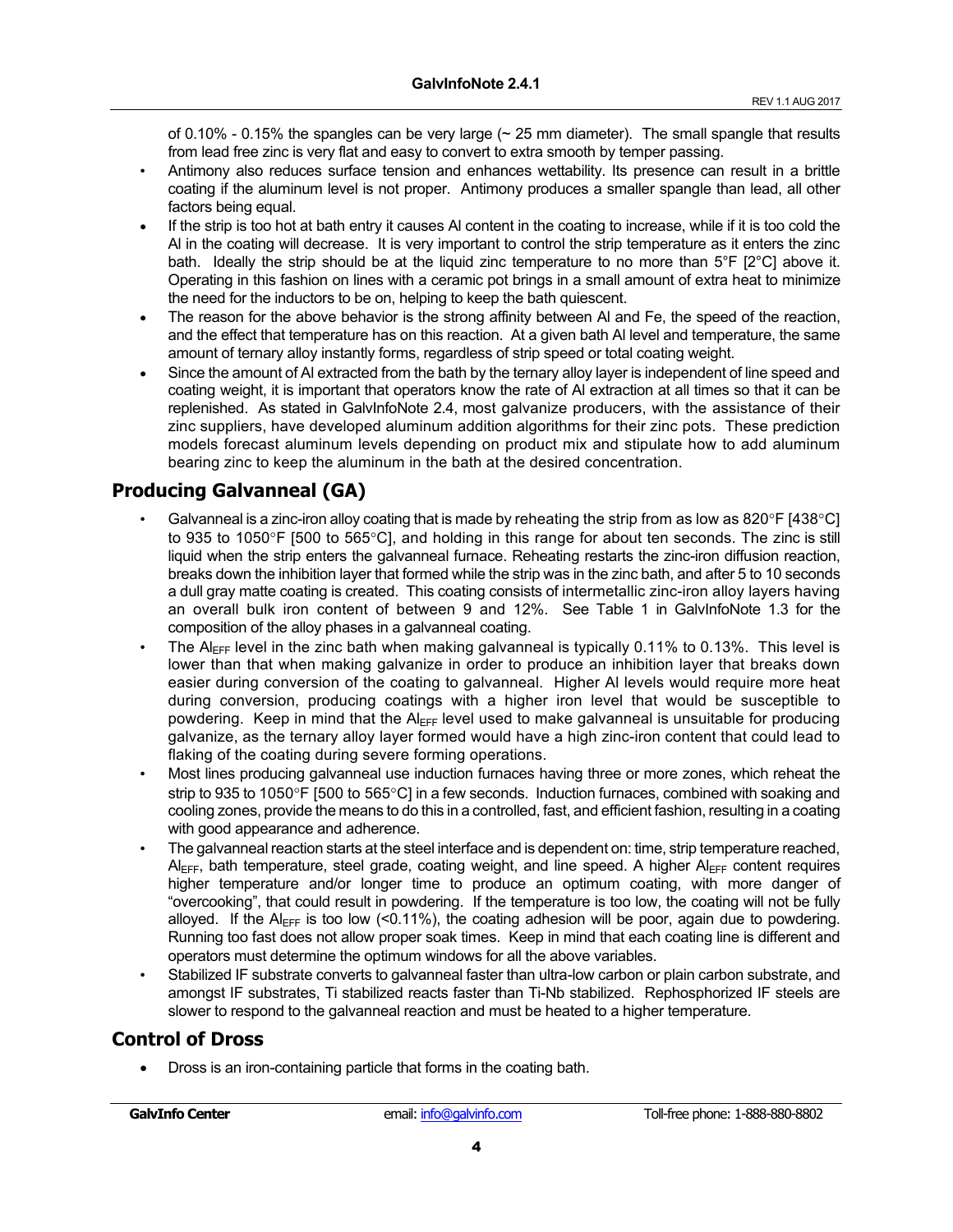- Sources of iron are: strip dissolution, iron fines on the surface of the strip, and sink roll & other submerged hardware.
- Dross is a very hard, sand-like particle. Top dross is an aluminum-iron compound and bottom dross is a zinc-iron compound. Both types of dross interfere with good coating quality.
- Clean strip surface, free of iron debris, is also important in minimizing dross formation.
- At the steel-zinc interface a ternary  $Fe<sub>2</sub> Al<sub>5-X</sub>Zn<sub>X</sub>$  intermetallic forms, which has a density less than zinc and floats, contributing to top dross. It floats because it is less dense than zinc due to its high Al content.
- Since they float, any addition of 10% Al alloy bars to the bath results in most of the Al reporting directly to the top dross and leaving the bath on the surface of the strip. For this reason, it is a much better practice to use pre-alloyed jumbo zinc ingots, or 5% Al alloy bars (which sink), as the means of adding Al, since it will be more uniformly distributed throughout the entire bath volume.
- On many lines, robots are used to skim off top dross.
- Binary intermetallic ( $\delta$ -FeZn<sub>7</sub>) can also form. It has a density greater than zinc and sinks to form bottom dross. Again, by the proper use of pre-alloyed jumbo zinc ingots to control aluminum, the formation of  $\delta$ -FeZn<sub>7</sub>, and thus bottom dross, can be reduced.
- The aluminum level in the bath therefore affects the type of dross that is formed. At greater than about 0.14%  $\Delta l_{\text{EFF}}$ , the stable dross particle is a primarily aluminum-iron particle – less dense than the molten zinc (top dross). The more the  $AI_{\text{FFT}}$  is below 0.14%, the more the stable dross particle that forms is a zinc-iron compound – denser than the molten zinc (bottom dross). For this reason, bottom dross can build-up during galvanneal campaigns.
- A key element in minimizing bottom dross generation is stability of the bath with respect to both temperature and aluminum content. A sudden drop in temperature can cause precipitation of zinc-iron from the melt. Also, sudden increases in aluminum percentage can generate excess top dross. Minimizing AI gradients by using modified feeding practices can control dross<sup>1</sup>. In short, don't shock the system.
- Again, to avoid rapid Al fluctuations, use pre-alloyed zinc jumbos, or 5% Al alloy bars, as much as possible as the means of getting Al into the bath, rather than 10% Al alloy bars. Following this practice has been found effective in minimizing bottom dross generation during long galvanneal runs. Refer to GalvInfoNote 5.2 for the range of Al levels available in jumbo zinc ingots.

## **Bath Control During Product Transitions (GA ⇒ GI and GI ⇒ GA)**

- This article emphasizes that having stable bath operations is important to producing galvanized sheet. However, on coating lines that produce both GI and GA sheet, bath stability must be disturbed when transitioning from one product to another. Transitions are a complex topic too large to cover in detail here. Reference 1 contains information on the best practices to use when making these transitions. In short:
	- The GA  $\Rightarrow$  GI transition involves adding large amounts of AI to the bath such that the AI level is increased quickly.
	- The GI  $\Rightarrow$  GA transition consists of adding only SHG ingots (Al-free) to the bath so that AI decreases via removal by the strip.

## **Measuring and Controlling Bath Variables**

- An important element of bath management involves measuring and controlling the chemistry of the zinc, the temperature of the strip and zinc, and the bath level.
- For each line a sampling plan must be developed for the bath metal. This involves:
	- $\circ$  The location(s) where the samples are taken
	- o The sampling technique and sample type
	- $\circ$  The method(s) of determining total and effective aluminum
	- $\circ$  The measurement of other elements (Fe, Pb, Sb, Cd, etc.) in the bath metal
- $AI_{EFF}$  in the zinc can be measured indirectly by a number of analytical techniques, including atomic absorption (AA), inductively coupled plasma (ICP), and optical emission spectroscopy (OES). The direct reading must be corrected, however, by knowing the values of Al and Fe measured by these techniques,